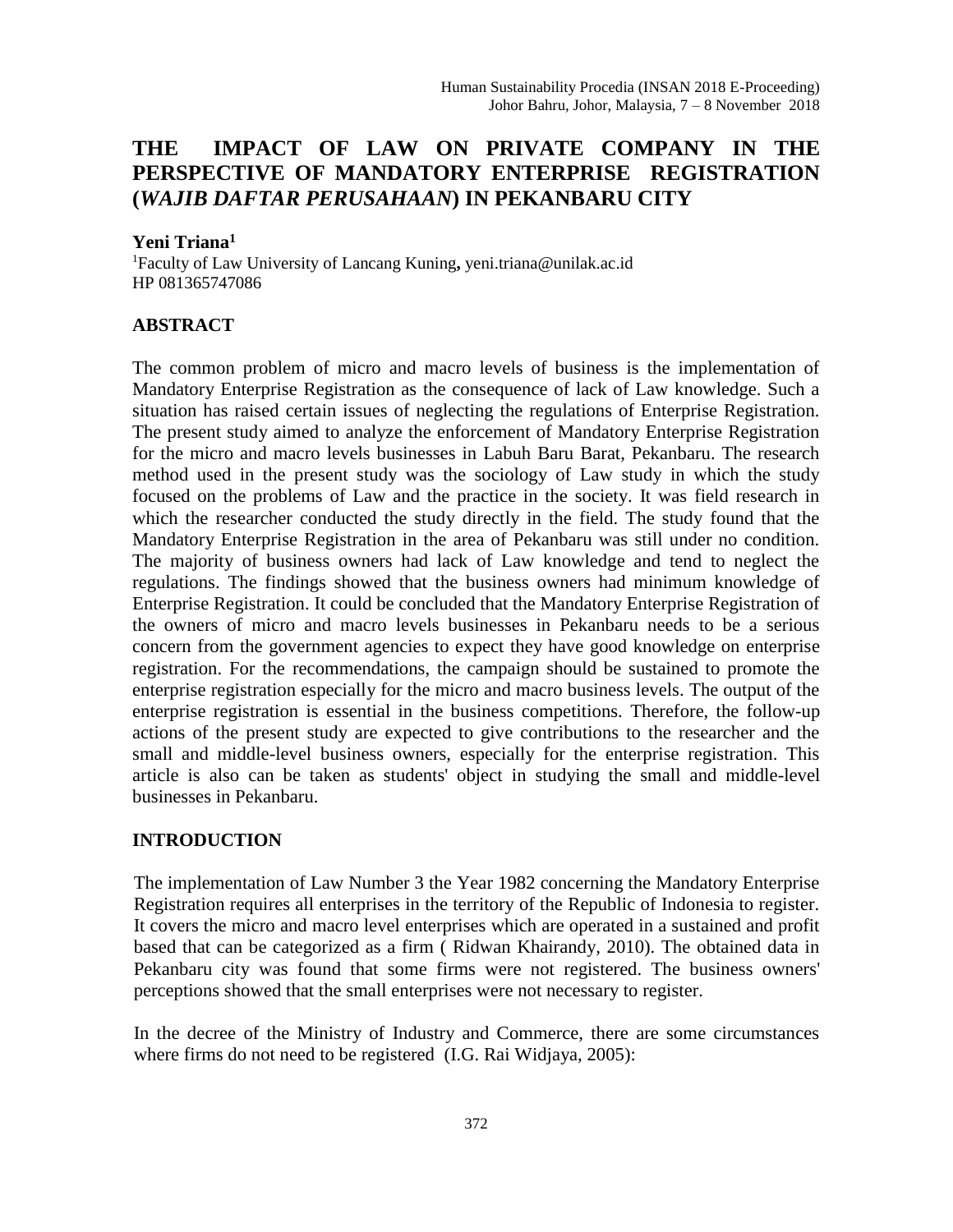- a. The small firm is in the category of exceptions of mandatory enterprise registration. It is defined as any business run by the enterprise's owner in which two or more family members are involved.
- b. The firms with no necessarily required to have a business permit or license issued by the authorities of government agencies, or a kind of small firm to meet the owner's daily basis needs only.

The problem was found that the enterprises/firms located in Pekanbaru cannot be classified as the exceptions of the regulation of the Ministry of Industry and Commerce mentioned above since the firms are not run by the owners only but have employed and recruited nonfamily member staffs. For examples; the owners of restaurants, goods retailers, and printings have expanded their business branches to get more profits and hires not less than 15 non-family member staffs. Therefore, they are excluded from the exceptions and should have enterprise registration for their own businesses. Since the business is not run for the owners' daily basis needs and employ non-family staffs, so the business does not fulfill the criteria of exceptions.

Further investigation needs to be done about the enterprise registration for the micro and macro level businesses in Pekanbaru city. The enterprise registration will impact the company additional capital assets inviting investors or bank loans to grow the business, or even the firms can be imposed sanctions (Isna Rohmatin, the paper was presented on the theme of enterprise registration, blogspot.co.id, Sunday, May 4, 2014). Some benefits of registering a business are establishing the prospect of private equity investment, wide protection of rights, and registered to keep business data records for micro and macro level training for business competitions.

Based on the problems above, the research questions are formulated as follows:

- 1. What are the factors affecting the firms not to have mandatory enterprise registration in Pekanbaru city?
- 2. How are the firms located in Pekanbaru city registered?

#### **B. Literature Review**

The research on the mandatory enterprise registration has been conducted investigating the registration fee, the imposed sanctions for non-firm registration, and the place where firm registration is carried on (Hendramardika, the paper was presented on the theme of enterprise registration, hendraardika.wordpress.com, November 20, 2010). According to Hendramardika, enterprise registration is an essential point for the business owners to monitor the business growth. Other researchers (Isna Rohmatin, the paper was presented on the theme of enterprise registration, blogspot.com/2014/05) studied the responsibilities and the points of registration. The process of enterprise registration helps the owners to know the business growth and gives protection from breaking the law and open to inspection. In line with the previous findings above, Ilma Syahida Arofi (blogspot.com/2013/05/softkill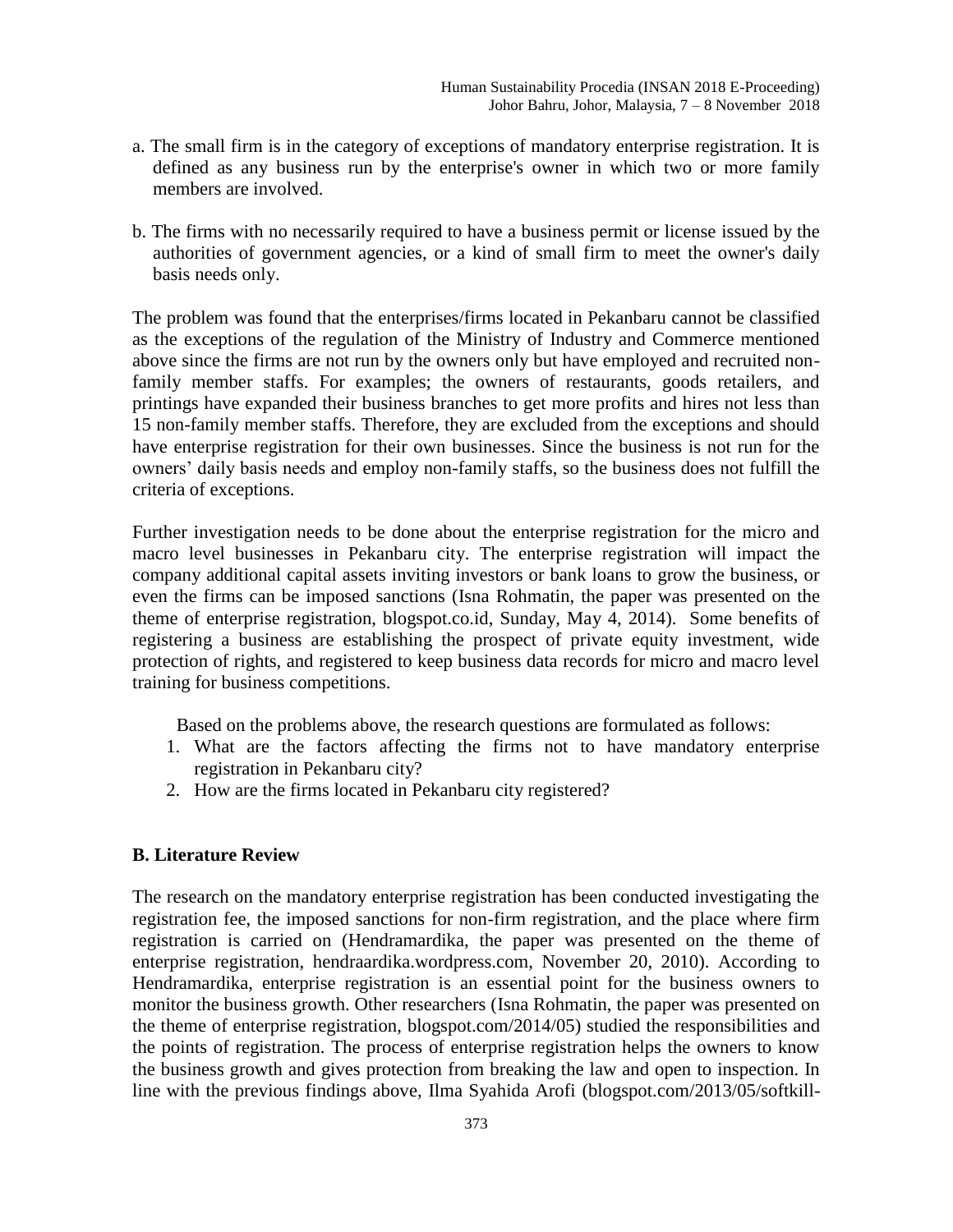*wajib Daftar Perusahaan*.htmi), finds that the enterprise registration is very important for partnership and corporation among the business owners.

Moreover, the researcher of the present study discussed the micro and macro level firms with no-mandatory enterprise registration in Pekanbaru city, for examples: restaurants, printings, and supermarkets. The firms cannot be categorized as small companies anymore since the business has expanded and hired non-family member staffs. Therefore, the firms are needed to be registered. It intends to provide accurate information about the business and to educate the business owners to be an actively honest restoration business owner and open to providing information. It also provides an authorization to operate the business with a guarantee of honesty. The regulation is stated in Laws of the Republic of Indonesia No. 3 of 1982 concerning enterprise registration to be registered in company registration office. Moreover, it is stated in the regulation of the Ministry of Industry and Commerce number 12/MPP/Kep./1998 mentioning the essential of enterprise registration as a formal record of the registered company.

Enterprise registration is an essential consideration for the business owners and government agencies. Having a good partnership between the owners and government agencies give benefits for the company to have fair and good business competitions. In addition, enterprise registration is also useful for government agencies to record the information for the provisions of regulations concerning enterprise registration.

According to the regulation of enterprise registration (the provisions of Article 8 of Law No. 3 of 1982), the classification of companies under the provisions of Law is drawn as follows:

- a. Cooperation
- b. Legal Entity
- c. Partnership
- d. Proprietorship
- e. Other companies than as mentioned above.

### **RESEARCH METHOD**

In collecting the accurate and relevant data for the study, the method was used in the present study.

1. Design

The research design used in the present study was the sociology of Law in which the focus of the study was the problems of government regulations practiced by the society. It was a field research.

2. Setting

The setting of the present study was the micro and macro level business owners in Pekanbaru city which covers restaurants, retailers, and printings.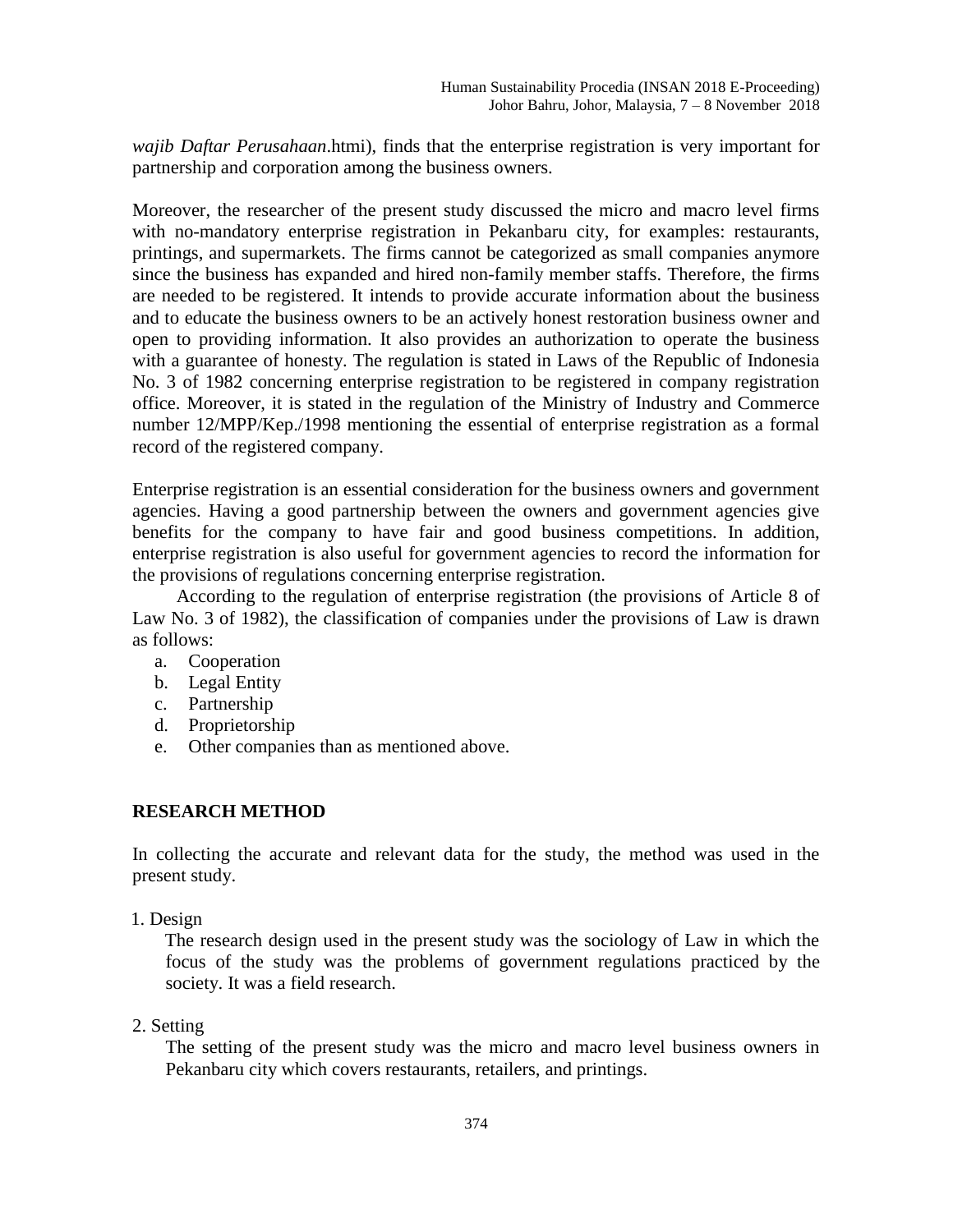### 3. Population and Sample

a. Population

The target population in this study were:

- 1. The Regional House of Representatives in Pekanbaru (10 representatives)
- 2. The official Head of Indonesia Industry and Trade Service Offices (1 person)
- 3. The official Head of Local Revenue Offices (1 person)
- 4. The non-registered micro and macro level firms business owners in Pekanbaru city (10 representatives)
- **b.** Sample

From the target population, the samples were chosen using census for the Regional House of Representatives in Pekanbaru (5), The official Head of Indonesia Industry and Trade Service Offices (1 person), The official Head of Local Revenue Offices (1 person), and The non-registered micro and macro level firms business owners in Pekanbaru city (5).

# **DATA SOURCE**

The source of data collected in the present study was:

- 1. Primary data is the data collected by the researcher from the respondents of the micro and macro level business owners in Pekanbaru and some other relevant data pertaining the problems of the study.
- 2. Secondary data is the data collected by the researcher from the literature study in relating to the research problems. It is collected from the literature of theses, dissertations, journals, newspapers, research articles, proceedings, brochures, and etc.
- 3. Tertiary data is the data collected by the researcher from the dictionary, encyclopedia, research papers, and other relevant data supporting the primary and secondary data collection.

# **THE TECHNIQUE OF DATA COLLECTION**

The relevant data is needed to answer the formulation of the problems. Therefore the techniques used for data collection in the present study were:

1. Observation

It was done to collect the data by doing a direct observation of the research objects in relating to the micro and macro level businesses in Pekanbaru.

2. Interview

It was done by direct interview with the respondents to gather information related to the problems faced by the micro and macro level business owners in Pekanbaru.

3. Literature review

It was done to collect the data from a literature review relating to the problems of the present study.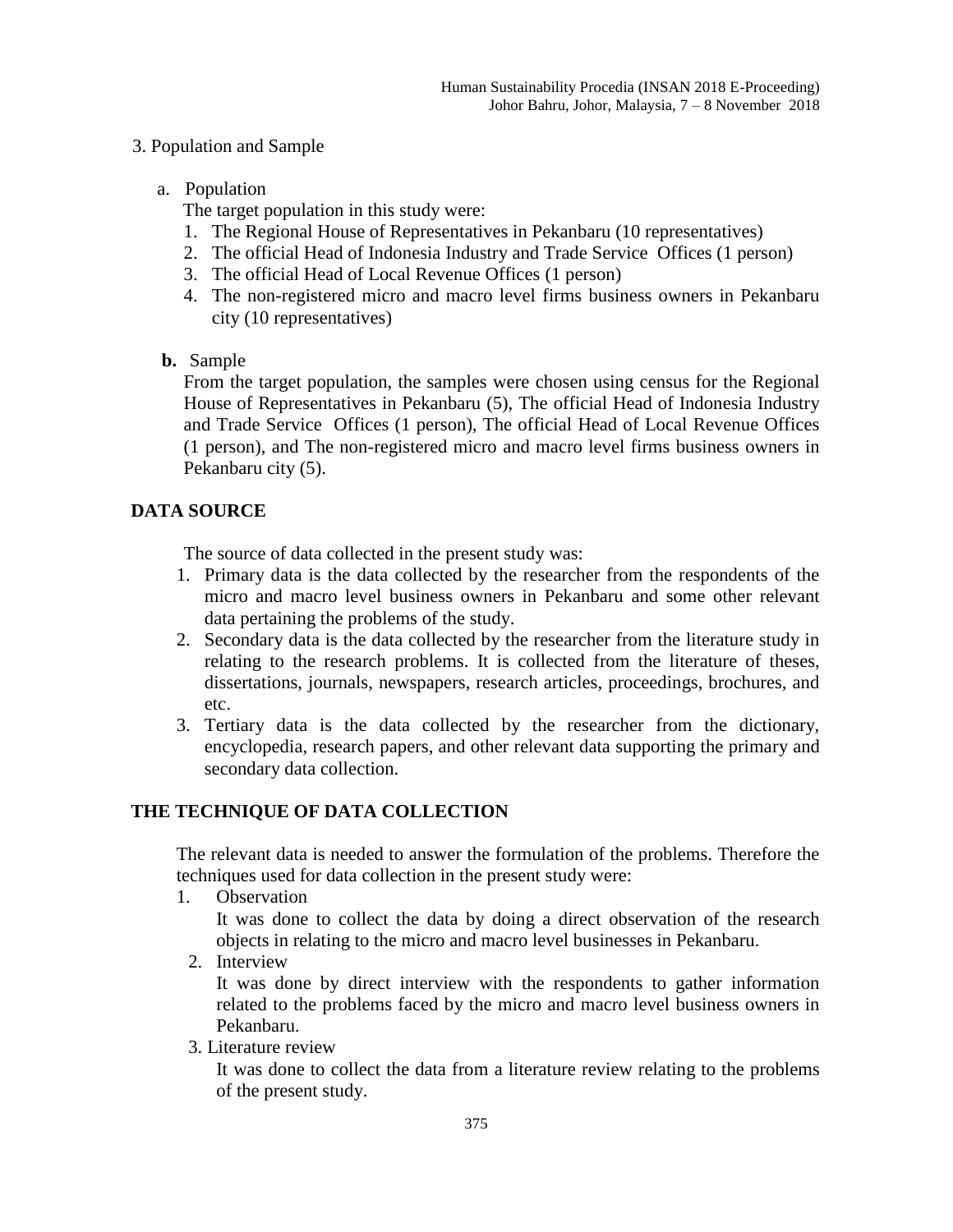### **DATA ANALYSIS**

To analyze the data gathered from data collection, the researcher classified the problems and doing the analysis. It was analyzed qualitatively and presented in a description to discuss the problems and potential solutions using a systematic procedure. The conclusion was drawn inductively (reasoning that makes specific information and makes a broader generalization).

### **RESULTS**

The expansions of micro and macro level businesses in Pekanbaru is achieving the growth, as stated by M. Jamil as the official Head of Investment Service and Integrated One-Stop Service (interviewed on March 23, 2017). He mentioned that the awareness of business owners was still low and affirmed the regulations for the business owners who get the profits from running the business and hired non-family member staffs need to register the firms.

The results of the research field showed that the micro and macro business owners have not registered the firms for certain reasons. One of the participant (Ade Hasibuan) who is successful in expanding restaurant business in Pekanbaru mentioned that he has no information and knowledge on the regulations to register his own business.

### **DISCUSSION**

1. The problems of Mandatory Enterprise Registration for private company or proprietorship in Pekanbaru.

The micro and macro level business owners in Pekanbaru do not register the businesses as the owners do not have knowledge about the regulations concerning enterprise registration (according to Emy Rustam, the Indonesia Business' Women Association for Pekanbaru/IWAPI, April 4, 2017). She mentioned that the business owners do not have information pertaining to the regulations of enterprise registration, the requirements of registration for the company which hiring staffs to help run the business, how and where to register the business. Surprisingly, worry about paying taxes concerned was becoming another reason for participants not to register their business. The factors contributing on the business owners' problems had no firm registration for their own businesses. Meanwhile, the information and knowledge about enterprise registration are very important for the business owners to get governmental supports to build and grow the solid business, for example; having bank loans to fund the business. By having these kinds of information could minimize the problems of registering the business.

2. The efforts for the proprietorship's firm registration in Pekanbaru.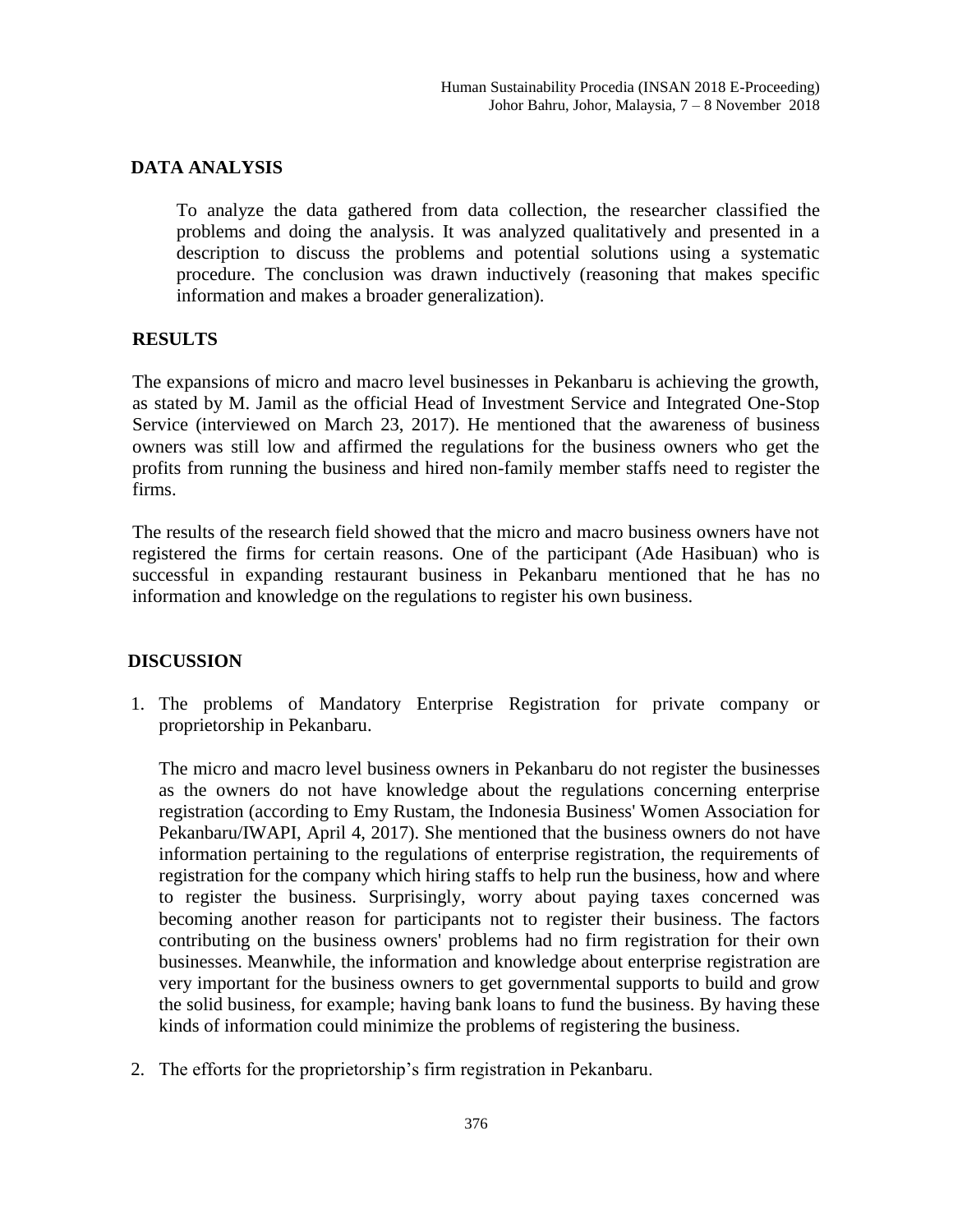An official staff of Indonesia Industry and Trade Service Offices in Pekanbaru, Hasan Basri mentioned in an interview on April 23, 2017, that monitoring, over-viewing, and supervising the micro and macro level businesses are their main duties. But the reality is not so, the majority of businesses were not registered which finally affect the process of monitoring and supervising. The initiation of the researcher of the present study and teams to socialize the regulations for the micro and macro level business owners was considered as a positive action. It was done to change the business owners' mindset on firm registration that having Enterprise Registration is important for their businesses. The researcher and teams in partnership with the Indonesia Business' Women Association for Pekanbaru/IWAPI conducted a community service to campaign and socialize the enterprise registration which motivates the business owners positively to have an interactive discussion. The program was successful and effective to improve the business owners' understanding on enterprise registration. The program was also effective for the business owners' understanding to have enterprise registration especially for running the businesses by hiring non-family member staffs. The program was appreciated by the Indonesia Industry and Trade Service Offices in Pekanbaru as the program helps the activities of monitoring and supervising the numbers of nonenterprise registration. In sum, having enterprise registration is effective for micro and macro level business owners to provide accurate information for society.

### **CONCLUSIONS**

From the discussion above, some conclusions are drawn:

- 1. The lack of information and knowledge about Enterprise Registration of the micro and macro level business owners contributes to the problems of monitoring and supervising conducted by Indonesia Industry and Trade Service Offices.
- 2. The efforts done to cover the problems is done through campaign or socialization of Enterprise Registration by having collaboration with academic practitioners and government agencies to ease the society access the information needed pertaining to a business.

### **SUGGESTIONS**

- 1. The micro and macro level business owners need to have open-minded on the importance of a sense of justice. It will change the business owners' perspectives on providing information about the business which finally contribute to the awareness of Enterprise Registration.
- 2. The micro and macro level business owners, government agencies, and academic practitioners need to collaborate to socialize the awareness of Enterprise Registration through community service programs as an effort to give accurate and important information which finally creating a social life in harmony.